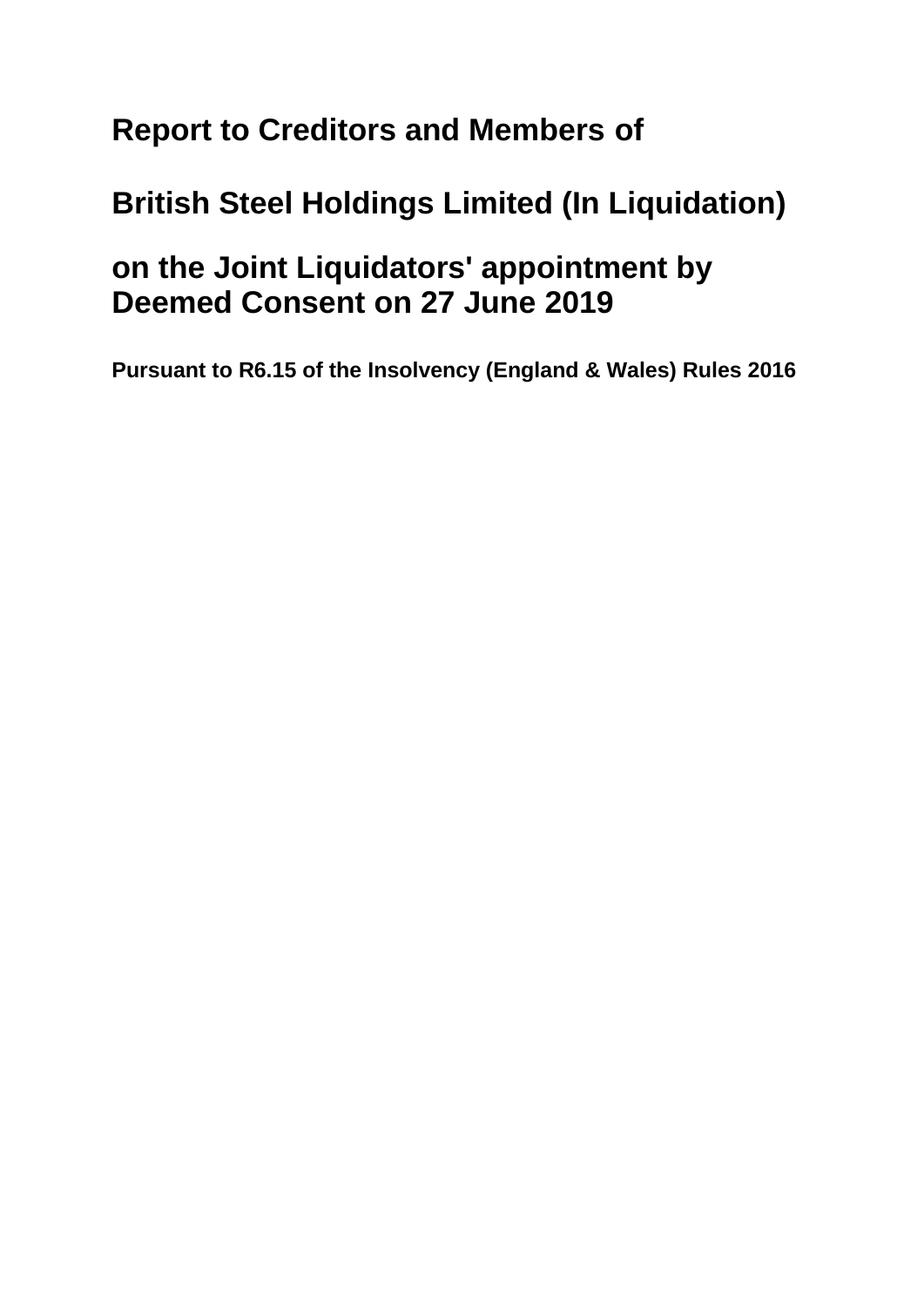### **CONTENTS**

- **1** Appointment of Joint Liquidators
- **2** Creditor Decisions